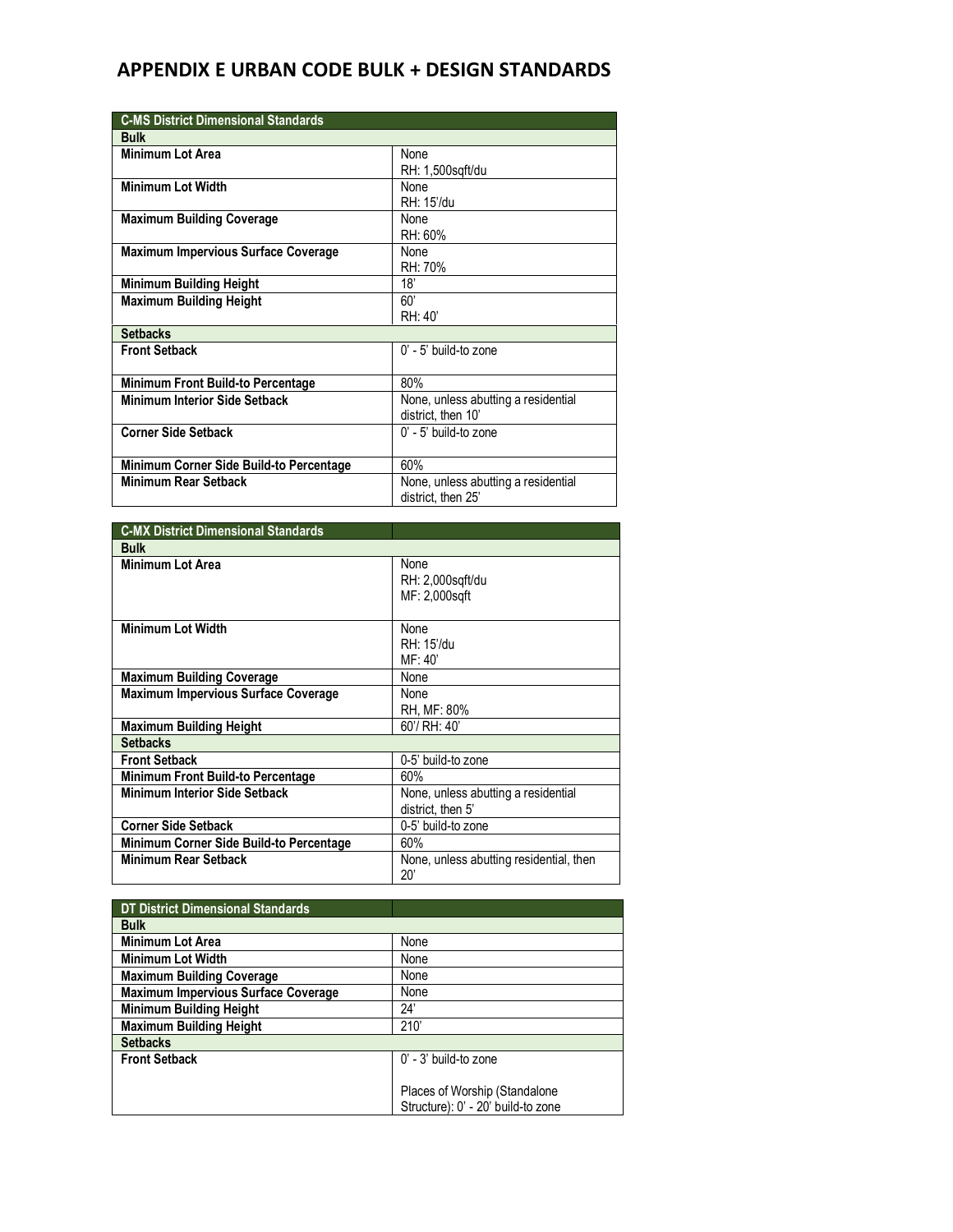| <b>DT District Dimensional Standards</b> |                                                           |
|------------------------------------------|-----------------------------------------------------------|
| <b>Minimum Front Build-to Percentage</b> | 100%                                                      |
| <b>Minimum Interior Side Setback</b>     | None, unless abutting a residential<br>district, then 15' |
| <b>Corner Side Setback</b>               | $0'$ - 3' build-to zone                                   |
|                                          | Places of Worship (Standalone                             |
|                                          | Structure): 0' - 20' build-to zone                        |
| Minimum Corner Side Build-to Percentage  | 100%                                                      |
| <b>Minimum Rear Setback</b>              | None, unless abutting a residential<br>district, then 20' |

| <b>INST District Dimensional Standards</b> |                                                                                                                                 |
|--------------------------------------------|---------------------------------------------------------------------------------------------------------------------------------|
| <b>Bulk</b>                                |                                                                                                                                 |
| <b>Minimum Lot Area</b>                    | 10,000sf                                                                                                                        |
| <b>Minimum Lot Width</b>                   | None                                                                                                                            |
| <b>Maximum Impervious Surface Coverage</b> | 75%                                                                                                                             |
| <b>Maximum Building Height</b>             | 70'                                                                                                                             |
| <b>Setbacks</b>                            |                                                                                                                                 |
| <b>Minimum Front Setback</b>               | 20'                                                                                                                             |
| <b>Minimum Interior Side Setback</b>       | None, unless abutting a residential<br>district, then 10' plus 1' additional setback<br>for each 2' of building height over 40' |
| <b>Minimum Corner Side Setback</b>         | 20'                                                                                                                             |
| <b>Minimum Rear Setback</b>                | None, unless abutting a residential<br>district, then 25'                                                                       |

| <b>OS-R District Dimensional Standards</b> |              |
|--------------------------------------------|--------------|
| <b>Bulk</b>                                |              |
| <b>Minimum Lot Area</b>                    | None         |
| <b>Maximum Impervious Surface Coverage</b> | 30%          |
| <b>Maximum Building Height</b>             | 40'          |
| <b>Setbacks</b>                            |              |
| <b>Minimum Front Setback</b>               | $20^{\circ}$ |
| <b>Minimum Interior Side Setback</b>       | 15'          |
|                                            |              |
| <b>Minimum Corner Side Setback</b>         | $20^{\circ}$ |
| <b>Minimum Rear Setback</b>                | $20^{\circ}$ |

| <b>RH-1 District Dimensional Standards</b> |                           |
|--------------------------------------------|---------------------------|
| <b>Bulk</b>                                |                           |
| <b>Minimum Lot Area</b>                    | SF: 3,000sqft             |
|                                            | SF-A: 2,500sqft           |
|                                            | 2F: 5,000sqft             |
|                                            | RH: 1,500sqft/du          |
|                                            | MF: 750sqft/du            |
|                                            | NR: 6,000sqft             |
| <b>Minimum Lot Width</b>                   | SF: 30'                   |
|                                            | $SF-A:25'$                |
|                                            | 2F:40'                    |
|                                            | RH: 15'/du                |
|                                            | MF, NR: 50'               |
| <b>Maximum Building Coverage</b>           | SF, SF-A, 2F, NR: 50%     |
|                                            | RH, MF: 65%               |
| <b>Maximum Impervious Surface Coverage</b> | SF, SF-A, 2F, NR: 60%     |
|                                            | RH. MF: 70%               |
| <b>Maximum Building Height</b>             | SF, SF-A, 2F, RH, NR: 35' |
|                                            | MF: 40'                   |
| <b>Setbacks</b>                            |                           |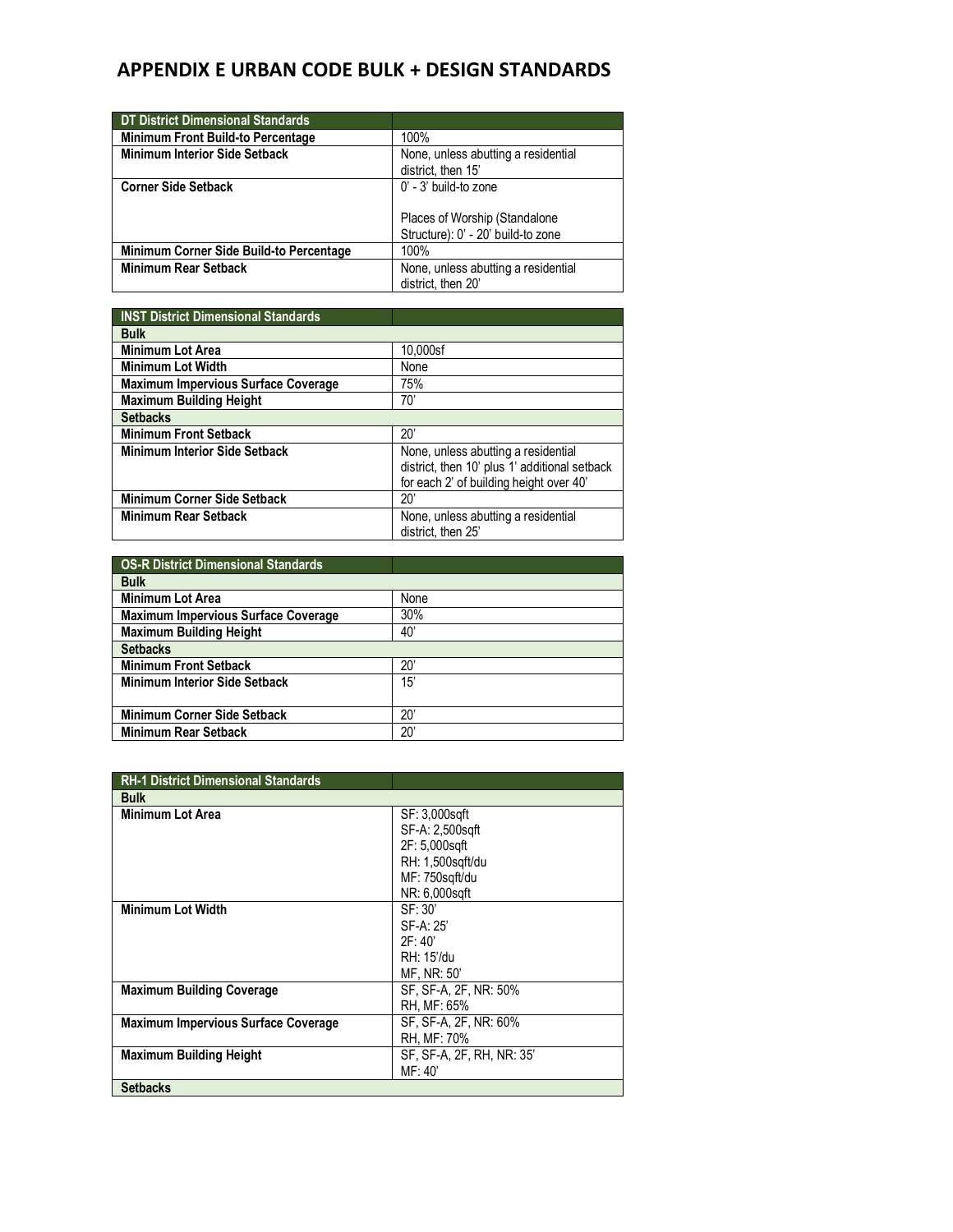| <b>RH-1 District Dimensional Standards</b> |                                                                                                                                                         |
|--------------------------------------------|---------------------------------------------------------------------------------------------------------------------------------------------------------|
| <b>Minimum Front Setback</b>               | Structures 35' or less in height: 5' or the<br>average front setback of abutting<br>structures, whichever is less<br>Structures over 35' in height: 20' |
| <b>Minimum Interior Side Setback</b>       | SF, SF-A, 2F, RH: 5'                                                                                                                                    |
|                                            | MF 35' or less in height: 12' or 15% of lot<br>width, whichever is less                                                                                 |
|                                            | MF greater than 35' in height: 12' plus 1'<br>of additional setback for each 2' of<br>structure above 35'                                               |
|                                            | NR: 8'                                                                                                                                                  |
| Minimum Corner Side Setback                | Structures 35' or less in height: 5'                                                                                                                    |
|                                            | Structures over 35' in height: 12'                                                                                                                      |
| <b>Minimum Rear Setback</b>                | Structures 35' or less in height: 25'                                                                                                                   |
|                                            | Structures over 35' in height: 35'                                                                                                                      |

| <b>R-MX District Dimensional Standards</b> |                                                                                |
|--------------------------------------------|--------------------------------------------------------------------------------|
| <b>Bulk</b>                                |                                                                                |
| <b>Minimum Lot Area</b>                    | 2000 sqft                                                                      |
| <b>Minimum Lot Width</b>                   | 20'                                                                            |
| <b>Maximum Building Coverage</b>           | $90\%$ *                                                                       |
| Maximum Impervious Surface Coverage        | 95%                                                                            |
| <b>Minimum Building Height</b>             | 24'                                                                            |
| <b>Maximum Building Height</b>             | Blocks 2002, 10701, 10703, 10804,<br>10902, 10903:                             |
|                                            | Greater than 1000' from the Delaware<br>River Ordinary High-Water Line: 210'   |
|                                            | Between 501' and 1000' of the Delaware<br>River Ordinary High-Water Line: 110' |
|                                            | Within 500' of the Delaware River<br>Ordinary High-Water Line: 65'             |
| <b>Setbacks</b>                            |                                                                                |
| <b>Front Setback</b>                       | 0' - 5' build-to zone                                                          |
| <b>Minimum Front Build-to Percentage</b>   | 75%                                                                            |
| <b>Minimum Interior Side Setback</b>       | None, unless abutting a residential<br>district, then 9"                       |
| <b>Corner Side Setback</b>                 | 0' - 5' build-to zone                                                          |
| Minimum Corner Side Build-to Percentage    | 75%                                                                            |
| Minimum Rear Setback                       | None, unless abutting residential, then 20'                                    |

| <b>Table 7-1: TOD District</b><br><b>Dimensional Standards</b> |                          |                          |
|----------------------------------------------------------------|--------------------------|--------------------------|
|                                                                | <b>TOD-1 Subdistrict</b> | <b>TOD-2 Subdistrict</b> |
| <b>Bulk</b>                                                    |                          |                          |
| <b>Minimum Lot Area</b>                                        | None                     | None                     |
| <b>Minimum Lot Width</b>                                       | None                     | None                     |
| <b>Maximum Building Height</b>                                 | 250'                     | 135'                     |
| <b>Minimum Building Height</b>                                 | 90'                      | 60'                      |
| <b>Setbacks</b>                                                |                          |                          |
| <b>Minimum Front Setback</b>                                   | 0'-5' build-to zone      | 0'-5' build-to zone      |
| <b>Minimum Front Build-to</b>                                  | 80%                      | 80%                      |
| Percentage                                                     |                          |                          |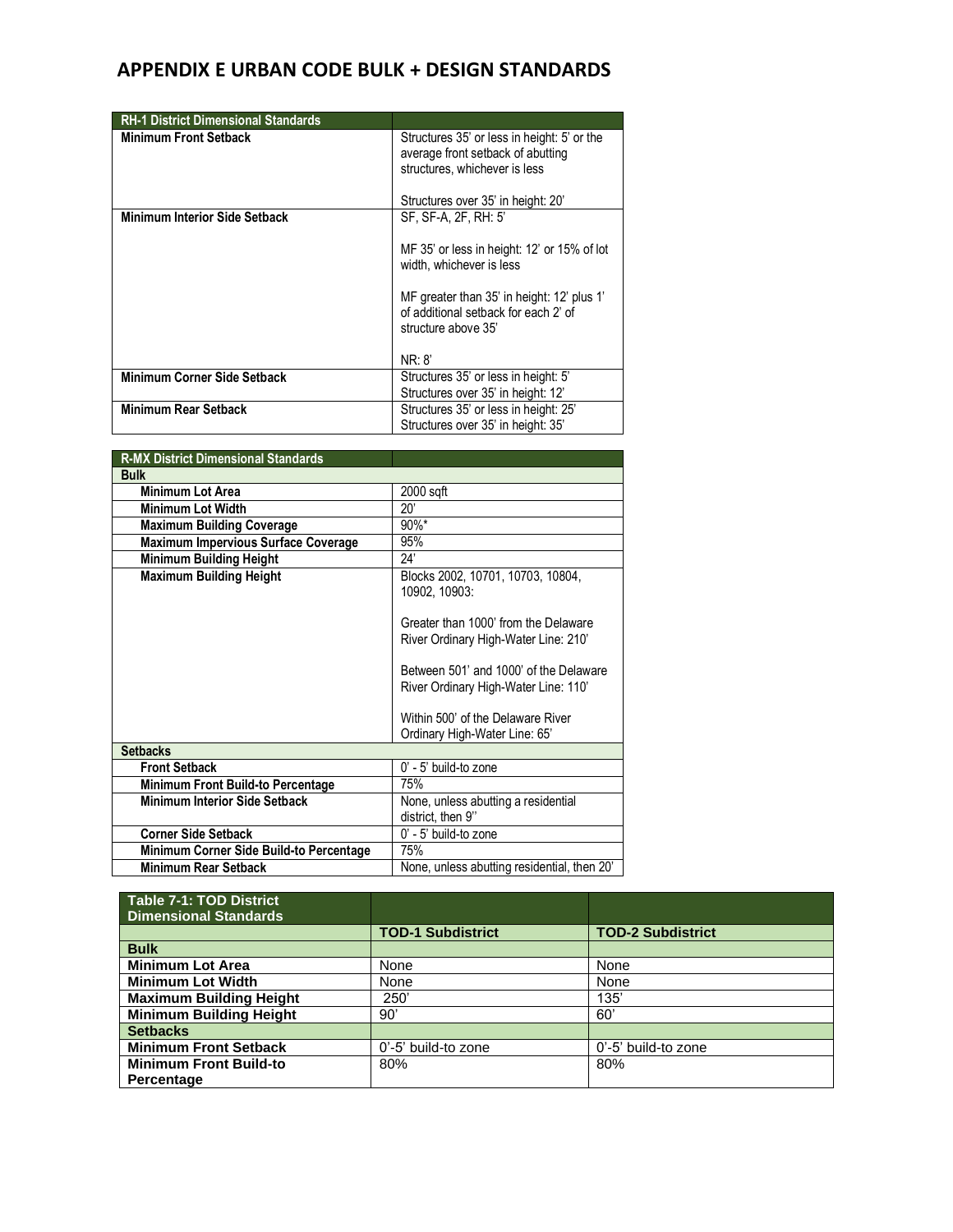| Table 7-1: TOD District<br><b>Dimensional Standards</b> |                          |                                                           |
|---------------------------------------------------------|--------------------------|-----------------------------------------------------------|
|                                                         | <b>TOD-1 Subdistrict</b> | <b>TOD-2 Subdistrict</b>                                  |
| <b>Minimum Interior Side Setback</b>                    | None                     | None, unless abutting a residential<br>district, then 10' |
| <b>Minimum Corner Side Setback</b>                      | 0'-5' build-to zone      | 0'-5' build-to zone                                       |
| <b>Minimum Corner Side Build-to</b><br>Percentage       | 80%                      | 60%                                                       |
| <b>Minimum Rear Setback</b>                             | None                     | None, unless abutting a residential<br>district. then 25' |

|                | <b>General Design Standards All District</b>                                                                                                    |
|----------------|-------------------------------------------------------------------------------------------------------------------------------------------------|
|                | <b>Building Orientation and Entrances</b>                                                                                                       |
| 1              | All buildings shall be oriented toward a public right-of-way.                                                                                   |
| $\overline{2}$ | All public entrances shall include direct pedestrian connections between street                                                                 |
|                | facing doors to adjacent sidewalks. All buildings must have a public entrance                                                                   |
|                | from the sidewalk along the primary building façade. Public entrances must be                                                                   |
|                | visually distinctive from the remaining portions of the façade along which they                                                                 |
|                | are located.                                                                                                                                    |
| 3              | Building façades that abut a public right-of-way, excluding alleys, shall not                                                                   |
|                | contain blank wall areas that exceed 30 linear feet, measured per story parallel                                                                |
|                | to the street.                                                                                                                                  |
| 4              | Building materials and visual elements used on the primary building frontage                                                                    |
|                | shall continue on all building façades that are visible from a public right-of-way,                                                             |
|                | excluding alleys.                                                                                                                               |
|                | <b>Façade Design</b>                                                                                                                            |
| 5              | The design of all structures should incorporate a clear visual division between                                                                 |
|                | the base, middle and top as described below. These elements should be                                                                           |
|                | established using cornice lines, windows, or similar horizontal architectural                                                                   |
|                | elements.                                                                                                                                       |
| 6              | Building Base: The base is defined as the first story of the building. Building base                                                            |
|                | and ground floor should be clearly defined utilizing the following architectural                                                                |
|                | elements:                                                                                                                                       |
|                | Ground floor storefronts should be distinguished from upper floors.                                                                             |
|                | Use of a horizontal element such as a lintel or canopy allows for<br>flexibility in storefront design without interruption of repeated vertical |
|                | elements used in upper floors.                                                                                                                  |
|                | The relationship of width to height of windows and door openings at                                                                             |
|                | ground level should be visually compatible with openings in the same                                                                            |
|                | building façade and/or other nearby or related structures.                                                                                      |
|                | Generally, massing should be oriented towards the base of the                                                                                   |
|                | building.                                                                                                                                       |
|                | Awnings/canopies are encouraged, particularly at primary entrances.                                                                             |
|                |                                                                                                                                                 |
| 7              | Building Middle: The middle should be defined as the space between the top                                                                      |
|                | and base portions of the building. This space may be broken up through the use                                                                  |
|                | of more subtle and subdued horizontal architectural elements.                                                                                   |
|                | Enclosed architectural projections (such as bay windows) up                                                                                     |
|                | to five feet are allowed beyond the primary façade or projected                                                                                 |
|                | façade components of the building, but minimum sidewalk width must                                                                              |
|                | be maintained.                                                                                                                                  |
|                | At the discretion of the Board, projections over five feet are allowed                                                                          |
|                | above the first story, so long as they do not project into the public                                                                           |
|                | right-of-way without the legal authority to do so.                                                                                              |
| 8              | Building Top: The top should be defined as the top floor of the building.                                                                       |
|                | Appropriate cornice lines may enhance the top of the building. The top of the                                                                   |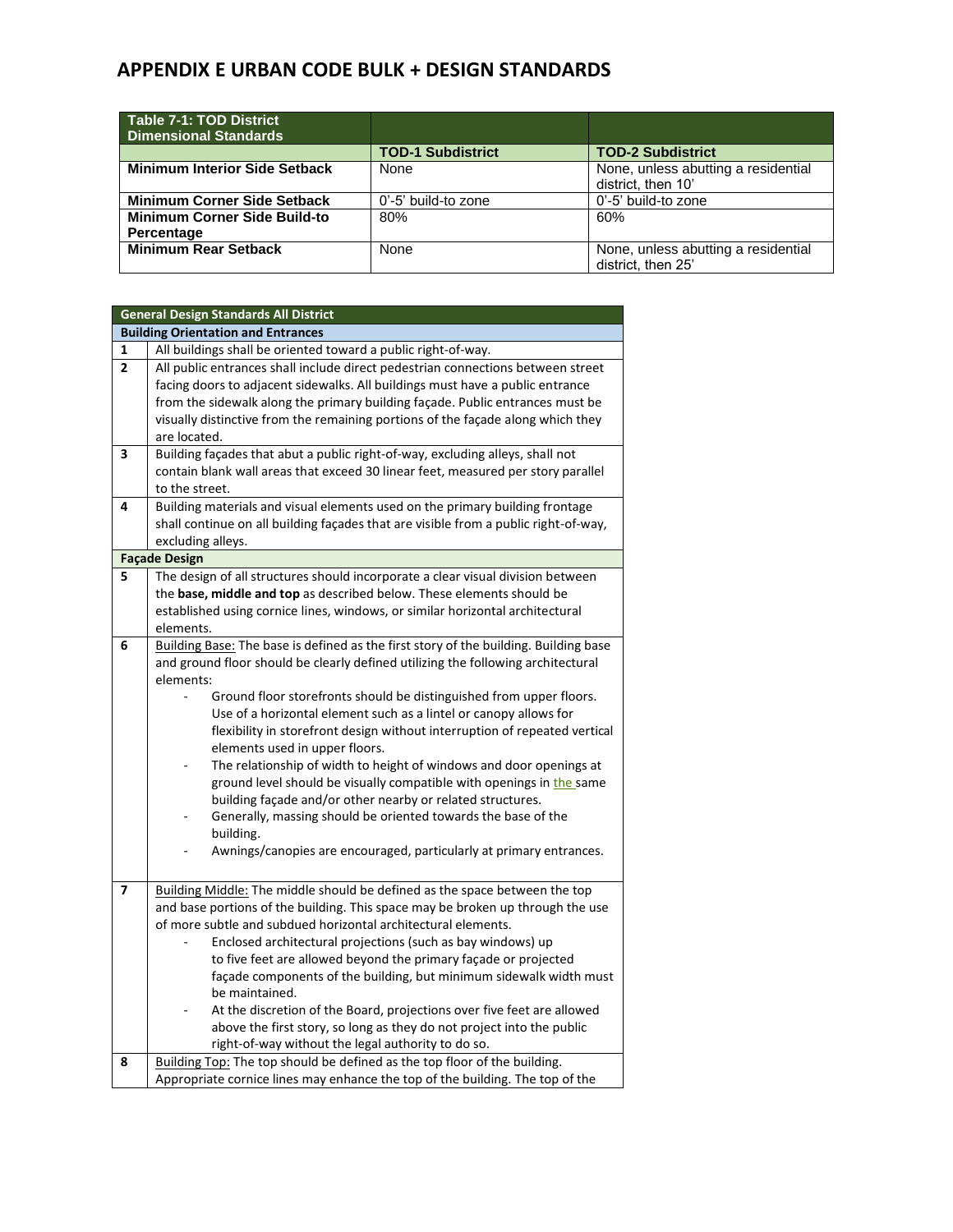| <b>General Design Standards All District</b> |                                                                                                                      |
|----------------------------------------------|----------------------------------------------------------------------------------------------------------------------|
|                                              | building may be differentiated in materials or staggered rooflines. Pitched or                                       |
|                                              | gabled roofs are encouraged.                                                                                         |
|                                              | Vertical rhythm shall be defined utilizing the following techniques:                                                 |
|                                              | Awnings or canopies over ground floor entrances.<br>$\circ$                                                          |
|                                              | Differentiation between vertical components, as follows:<br>$\circ$                                                  |
|                                              | Materials                                                                                                            |
|                                              | Masonry details<br>Ξ                                                                                                 |
|                                              | Color changes<br>٠                                                                                                   |
|                                              | Fenestration changes<br>٠                                                                                            |
|                                              | Inclusion of pre-cast or masonry details to define                                                                   |
|                                              | columns, piers and keystones                                                                                         |
|                                              | Decorative gutters, downspouts and scuppers                                                                          |
|                                              | Spacing of columns and piers                                                                                         |
| 9                                            | Generally, all buildings should incorporate elements that divide façade planes                                       |
|                                              | and create a visual play of light and shadow. Long, uninterrupted                                                    |
|                                              | horizontal façades are prohibited.                                                                                   |
|                                              |                                                                                                                      |
|                                              | Horizontal rhythm may be created using the following design elements:                                                |
|                                              | <b>Building projections</b>                                                                                          |
|                                              | Stepbacks                                                                                                            |
|                                              | Uniformity and/or variety in fenestration patterns.                                                                  |
|                                              | A balcony or bay window                                                                                              |
|                                              | A change in the roofline by including chimneys or by alternating<br>۰                                                |
|                                              | parapet heights                                                                                                      |
|                                              | Differentiated lighting fixtures or similar architectural elements.                                                  |
|                                              | Landscape features such as trellises, trees, or other landscape                                                      |
|                                              | features                                                                                                             |
|                                              | Shifting façade planes                                                                                               |
| 11                                           | Natural materials are encouraged while materials intended to represent natural                                       |
|                                              | materials are discouraged.                                                                                           |
| 12                                           | Shutters should be operable or designed and installed as if they were operable                                       |
|                                              | including hardware.                                                                                                  |
| 13                                           | Openings, including dormers, should be centered vertically with other openings                                       |
|                                              | or shall be centered with the wall between openings.                                                                 |
| 14                                           | Bay windows or other projecting elements are encouraged on façades spanning<br>more than 30' to create articulation. |
| <b>Fenestration Design</b>                   |                                                                                                                      |
| 15                                           | Window sizing and spacing shall be consistent with and complementary to the                                          |
|                                              | overall façade composition.                                                                                          |
| 16                                           | The ground floor of any façade facing a public right-of-way, excluding alleys,                                       |
|                                              | must maintain a minimum transparency of 50%, measured between two and ten                                            |
|                                              | feet in height.                                                                                                      |
| 17                                           | Upper floors of any façade facing a public right-of-way (excluding alleys) must                                      |
|                                              | maintain a minimum transparency of 15% of the wall area of the story.                                                |
|                                              | <b>Site Design</b>                                                                                                   |
| 18                                           | Sites must be designed to ensure safe pedestrian access from the public right-of-                                    |
|                                              | way, and safe pedestrian circulation on-site, minimizing potential conflicts with                                    |
|                                              | automobile traffic.                                                                                                  |
| 19                                           | The landscaping shall include a distinct design narrative of high-quality                                            |
|                                              | plantings, appropriate seating, quality walking paths, and amenities.                                                |
|                                              |                                                                                                                      |

#### **RELATIONSHIP OF CCRC URBAN CODE TO THE CITY OF TRENTON'S LAND DEVELOPMENT ORDINANCE**

The CCRC Renaissance Plan embodies the vision for development and redevelopment within the CCRC District, and the Urban Code provides guidance on how that development should occur.